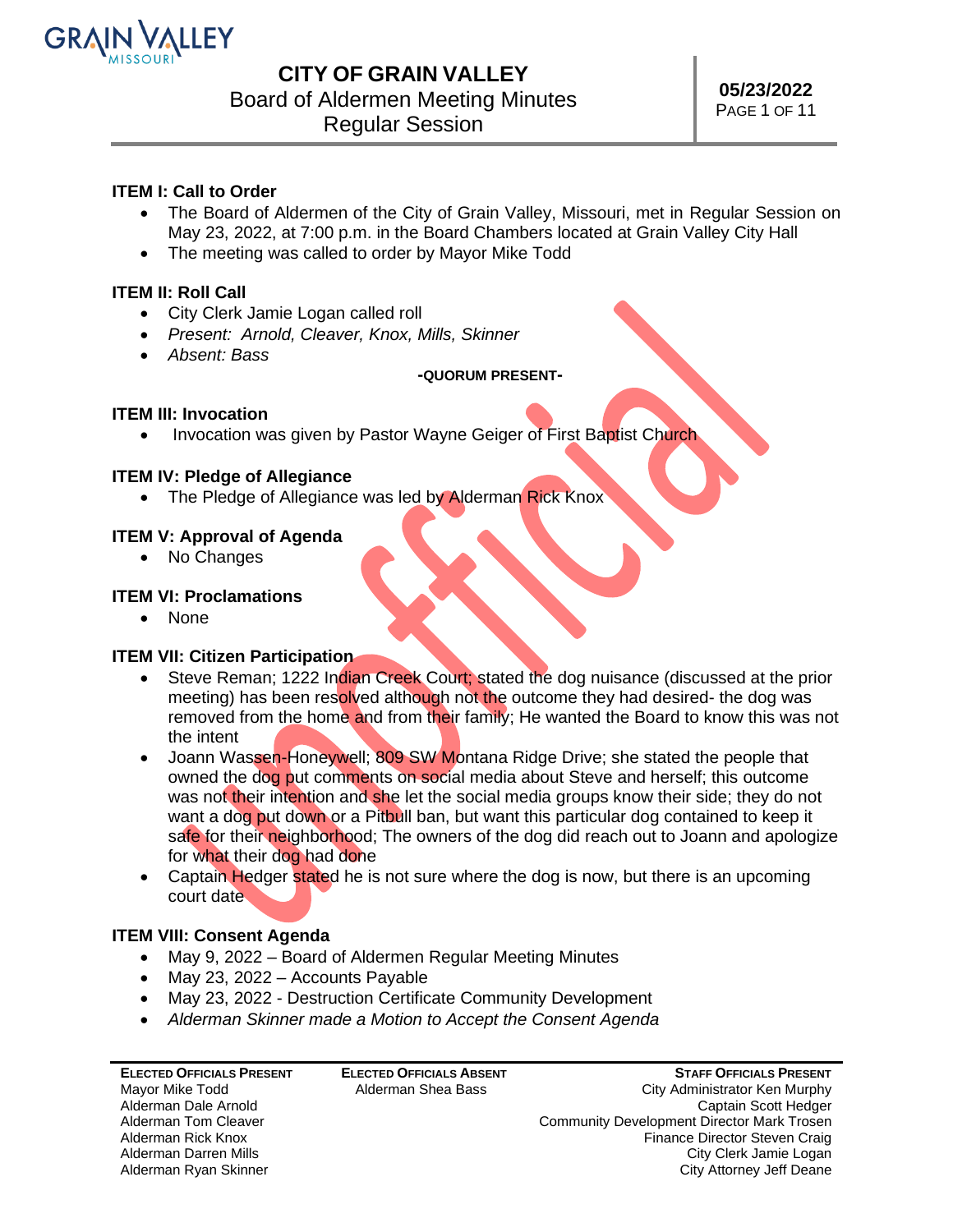

### **CITY OF GRAIN VALLEY** Board of Aldermen Meeting Minutes

Regular Session

- *The Motion was Seconded by Alderman Arnold*
	- o *No discussion*
- *Motion to Approve the Consent Agenda was voted on with the following voice vote:*
	- o *Aye: Arnold, Cleaver, Knox, Mills, Skinner*
	- o *Nay:*
	- o *Abstain:*

*-Motion Approved: 5-0-*

### **ITEM IX: Previous Business**

• None

### **ITEM X: New Business**

• None

### **ITEM XI: Presentations**

• None

### **ITEM XII: Public Hearing**

• None

### **ITEM XIII: Resolutions**

**Resolution No. R22-43** A Resolution by the Board of Aldermen of the City of Grain Valley, Missouri Authorizing the City Administrator to Expend Funds to Purchase Security Surveillance Cameras

- *Alderman Arnold moved to approve Resolution No. R22-43*
- *The Motion was Seconded by Alderman Knox*
	- $\circ$  This was discussed during budget time; since that time, the prior camera system has stopped working completely; These will replace cameras at the community center and public works maintenance, and an additional will be added at the Tyer Road Tank
- *Resolution No. R22-43 was voted upon with the following voice vote:*
	- o *Aye: Arnold, Cleaver, Knox, Mills, Skinner*
	- o *Nay:*
	- o *Abstain:*

### **-Resolution No. R22-43 Approved: 5-0-**

**Resolution No. R22-44** A Resolution by the Board of Aldermen of the City of Grain Valley Authorizing the City Administrator to Lease a Skid Steer for the Public Works Division to Complete Routine Tasks and Projects

**ELECTED OFFICIALS PRESENT** Mayor Mike Todd Alderman Dale Arnold Alderman Tom Cleaver Alderman Rick Knox Alderman Darren Mills Alderman Ryan Skinner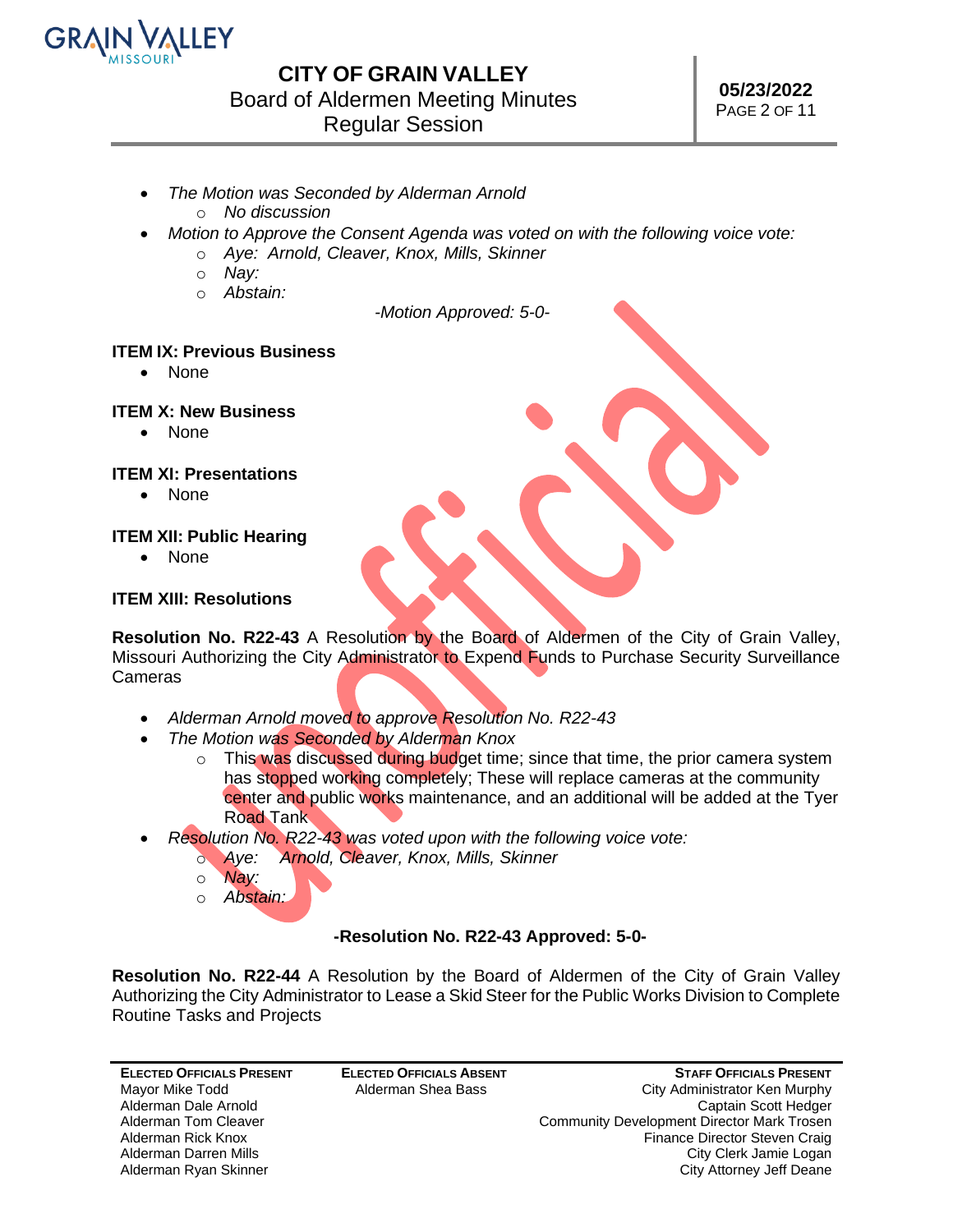

- *Alderman Cleaver moved to approve Resolution No. R22-44*
- *The Motion was Seconded by Alderman Mills*
- o We have done this since 2011; we lease vs. purchase skid steers
- *Resolution No. R22-44 was voted upon with the following voice vote:*
	- o *Aye: Arnold, Cleaver, Knox, Mills, Skinner*
	- o *Nay:*
	- o *Abstain:*

### **-Resolution No. R22-44 Approved: -5-0-**

**Resolution No. R22-45** A Resolution by the Board of Aldermen of the City of Grain Valley, Appointing Shawn Brady and Reappointing Brian Bray and Norm Combs to the Grain Valley Parks and Recreation Board for Three-Year Terms

- *Alderman Knox moved to approve Resolution No. R22-45*
- *The Motion was Seconded by Alderman Cleaver*
	- o These appointments would make the Parks board membership whole
- *Resolution No. R22-45 was voted upon with the following voice vote:*
	- o *Aye: Arnold, Cleaver, Knox, Mills, Skinner*
	- o *Nay:*
	- o *Abstain:*

### **-Resolution No. R22-45 Approved: 5-0-**

**Resolution No. R22-46** A Resolution by the Board of Aldermen of the City of Grain Valley Establishing the Need to Amend the 2022 Budget to Execute the Purchase and Installation of a New Compressor for the Grain Valley Community Center

- *Alderman Mills moved to approve Resolution No. R22-46*
- *The Motion was Seconded by Alderman Arnold*
	- o Community Center had a failure with its compressor; it was an original compressor for the building (2001); Alderman Knox asked if it was a ground unit; yes
- *Resolution No. R22-46 was voted upon with the following voice vote:*
	- o *Aye: Arnold, Cleaver, Knox, Mills, Skinner*
		- o *Nay:*
		- o *Abstain:*

### **-Resolution No. R22-46 Approved: 5-0-**

**Resolution No. R22-47** A Resolution by the Board of Aldermen of the City of Grain Valley Authorizing the City Administrator to Enter Into an Agreement With Twin Traffic Markings

| <b>ELECTED OFFICIALS PRESENT</b> | <b>ELECTED OFFICIALS ABSENT</b> | <b>STAFF OFFICIALS PRESENT</b>             |
|----------------------------------|---------------------------------|--------------------------------------------|
| Mayor Mike Todd                  | Alderman Shea Bass              | City Administrator Ken Murphy              |
| Alderman Dale Arnold             |                                 | Captain Scott Hedger                       |
| Alderman Tom Cleaver             |                                 | Community Development Director Mark Trosen |
| Alderman Rick Knox               |                                 | Finance Director Steven Craig              |
| Alderman Darren Mills            |                                 | City Clerk Jamie Logan                     |
| Alderman Ryan Skinner            |                                 | City Attorney Jeff Deane                   |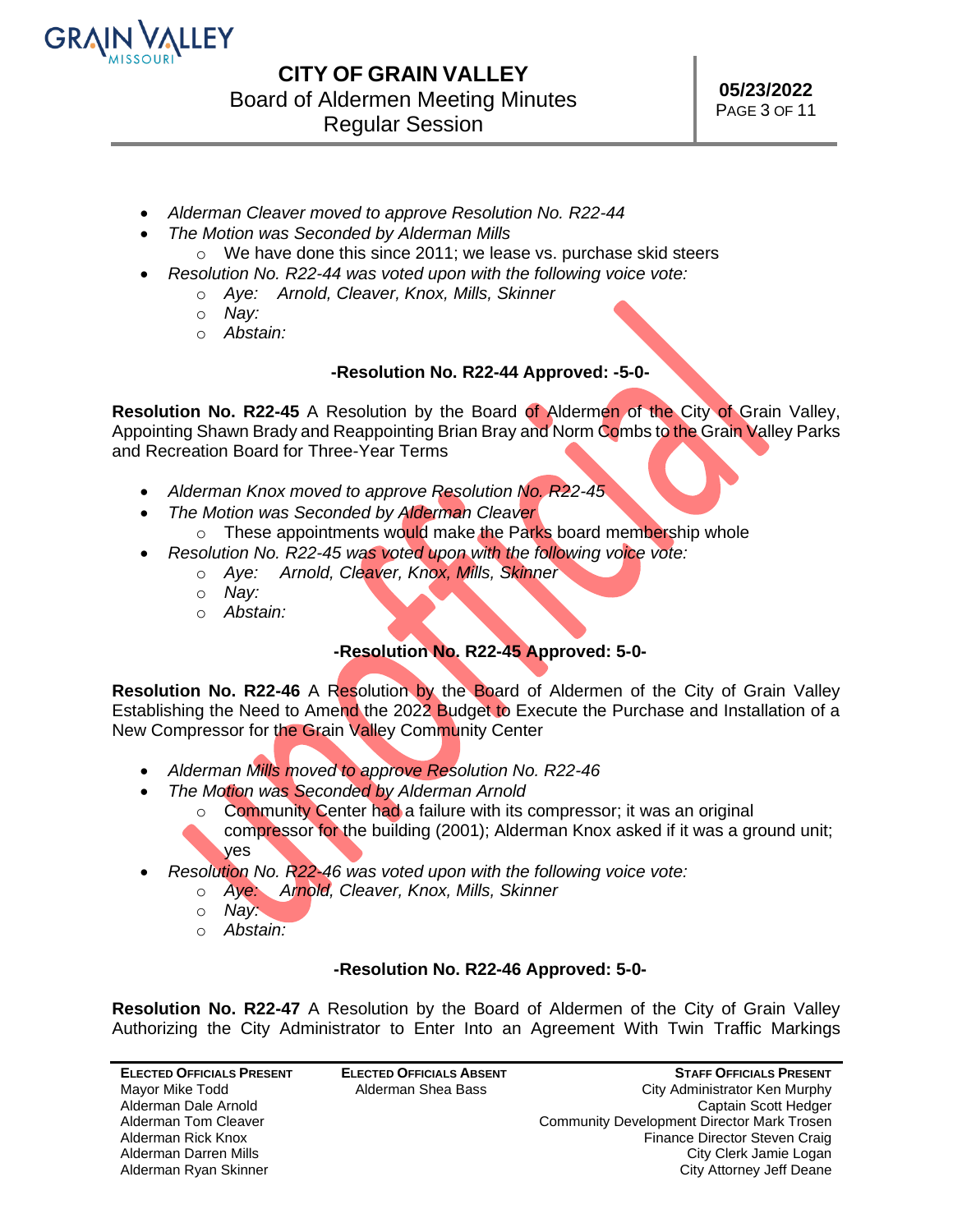

Corporation for Pavement Markings

- *Alderman Skinner moved to approve Resolution No. R22-47*
- *The Motion was Seconded by Alderman Cleaver*
- o This is the last phase of the street repairs project this year
- *Resolution No. R22-47 was voted upon with the following voice vote:*
	- o *Aye: Arnold, Cleaver, Knox, Mills, Skinner*
	- o *Nay:*
	- o *Abstain:*

### **-Resolution No. R22-47 Approved: 5-0-**

**Resolution No. R22-48** A Resolution by the Board of Aldermen of the City of Grain Valley, Missouri Establishing the Need to Amend the 2022 Budget to Increase the Agreement With Superior Bowen Asphalt Co. for the 2022 Pavement Maintenance Program

- *Alderman Arnold moved to approve Resolution No. R22-48*
- *The Motion was Seconded by Alderman Mills*
	- o There was an issue when Superior Bowen milled the road near Tisha Lane; it was found there was not a base under the road and there was mud coming up thru and there needed to be a complete reconstruct; this is why there is so much importance placed on inspections now (front-end); Alderman Arnold asked the age of the road; early 2000's; If the road had been done properly initially, it would not have deteriorated to this point already
- *Resolution No. R22-47 was voted upon with the following voice vote:*
	- o *Aye: Arnold, Cleaver, Knox, Mills, Skinner*
	- o *Nay:*
	- o *Abstain:*

### **-Resolution No. R22-48 Approved: 5-0-**

**ITEM XV: Ordinances**

**Bill No. B22-15**: An Ordinance Amending Chapter 225, Nuisances, of the code of Ordinances, in Section 225.010 (Definitions), 225.030 (Enumeration) and 225.050 (Weeds)

**Bill No. B22-15** was read by City Clerk Jamie Logan for the second reading by title only

- *Alderman Mills moved to accept the second reading of Bill No. B22-15 and approve it as ordinance #2587*
- *The Motion was Seconded by Alderman Knox*
	- $\circ$  Alderman Arnold stated someone questioned him on this ordinance; he said he notices this was a rolling 12 month vs. calendar year on offenses and asked if this could be updated; Mr. Murphy stated the rolling 12 months can be communicated

| <b>ELECTED OFFICIALS ABSENT</b> | <b>STAFF OFFICIALS PRESENT</b>                    |
|---------------------------------|---------------------------------------------------|
| Alderman Shea Bass              | City Administrator Ken Murphy                     |
|                                 | Captain Scott Hedger                              |
|                                 | <b>Community Development Director Mark Trosen</b> |
|                                 | Finance Director Steven Craig                     |
|                                 | City Clerk Jamie Logan                            |
|                                 | City Attorney Jeff Deane                          |
|                                 |                                                   |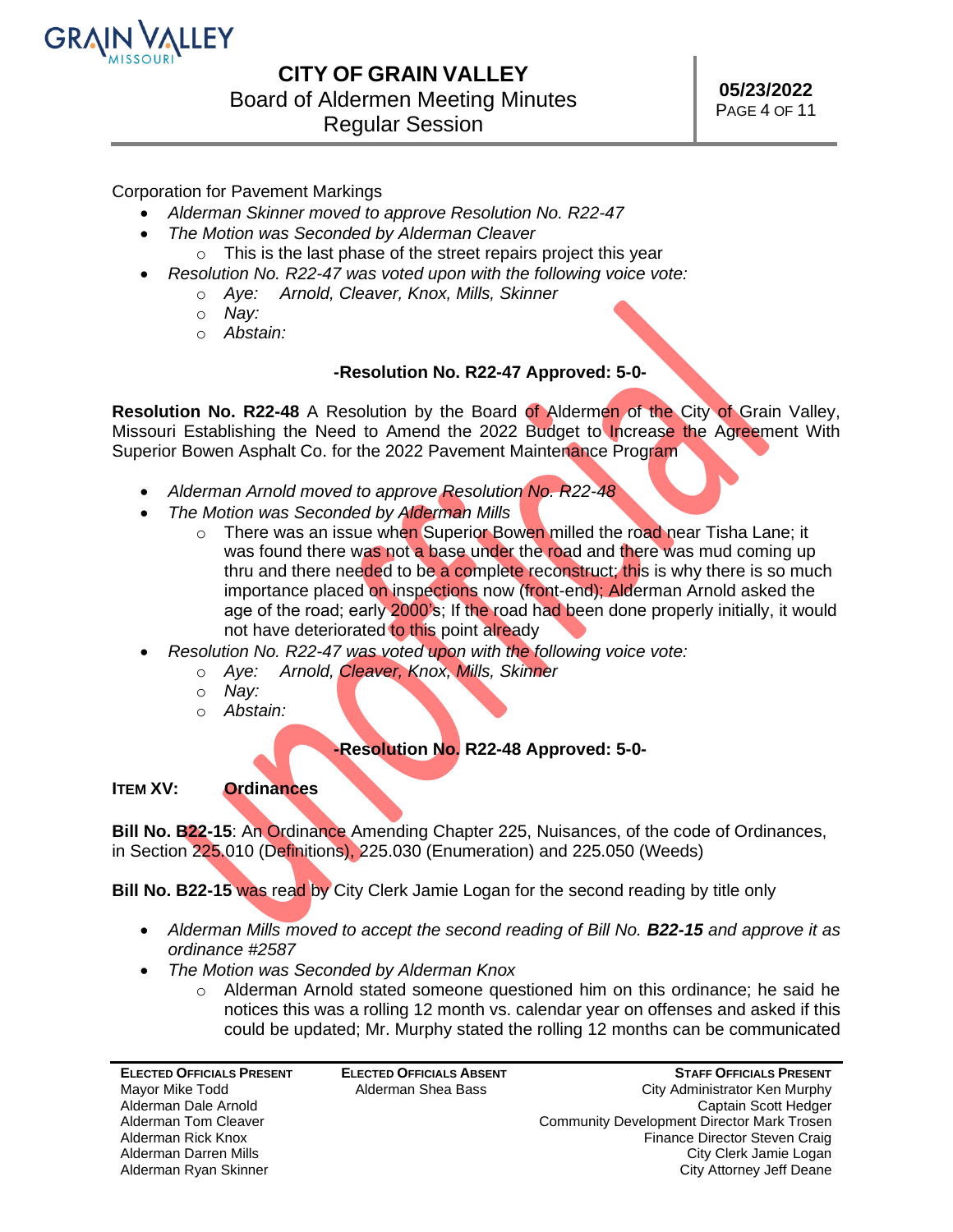

### **CITY OF GRAIN VALLEY** Board of Aldermen Meeting Minutes

Regular Session

to the property owner; Alderman Knox stated he'd prefer if it was by mowing season/calendar year vs. rolling from one year to another; City Attorney Jeff Deane stated the state follows a rolling offense calendar; it is easier from a prosecution standpoint if they work similarly; Mr. Trosen stated the City works with property owners to receive compliance vs. punishment and that unfortunately this becomes a frustration with surrounding property owners and this is why the process has been presented to handle more expediently

- o Alderman Arnold still feels this will create an issue with citizens
- $\circ$  Mayor Todd asked if there is communication with the second notice stating this is the Final notice and what happens next
- o Mayor Todd asked for a copy of the final notice for the board
- *Motion to accept the second reading of Bill No. B22-15 and approve it as ordinance #2587 was voted upon with the following roll call vote:*
	- o *Aye: Arnold, Cleaver, Knox, Mills, Skinner*
	- o *Nay:*
	- o *Abstain:*

### **-Bill No. B22-15 Became Ordinance #2587: 5-0-**

**Bill No. B22-16:** An Ordinance Approving the Sale of Certain Real Property in Grain Valley, Missouri to Scottish Investments, LLC and Authorizing the City Administrator to Execute All Necessary Documents Required to Effectuate and Close Said Transaction

**Bill No. B22-16** was read by City Clerk Jamie Logan for the second reading by title only

- *Alderman Skinner moved to accept the second reading of Bill No. B22-16 and approve it as ordinance #2588*
- *The Motion was Seconded by Alderman Mills*
	- $\circ$  Alderman Arnold reviewed the documents and the plan for the property and stated he was not involved at the time this RFP was selected; he asked if we should go back out for a second RFP to try and get a better purchase price for the property; he said we are taking a hit on this location and will be difficult to explain to citizens; he stated he knows this process can happen as he's been through this personally with the School Board
	- o Mayor Todd stated this purchaser would buy both buildings vs just one and presented a plan to allow the GVAC to stay in their building for 15 years vs the 1 we requested; Revitalization of the whole downtown was important to the Board at the time this was selected over a one-time financial consideration; The real world econ class are all concepts they are looking into when proposing plans for the building showing they are invested in the community; If 2/3 of one building has no income for a period of time it would be a consideration for a purchase proposal and the price would reflect that
- *Motion to accept the second reading of Bill No. B22-16 and approve it as ordinance #2588*

| <b>ELECTED OFFICIALS PRESENT</b> | <b>ELECTED OFFICIALS ABSENT</b> | <b>STAFF OFFICIALS PRESENT</b>             |
|----------------------------------|---------------------------------|--------------------------------------------|
| Mayor Mike Todd                  | Alderman Shea Bass              | City Administrator Ken Murphy              |
| Alderman Dale Arnold             |                                 | Captain Scott Hedger                       |
| Alderman Tom Cleaver             |                                 | Community Development Director Mark Trosen |
| Alderman Rick Knox               |                                 | Finance Director Steven Craig              |
| Alderman Darren Mills            |                                 | City Clerk Jamie Logan                     |
| Alderman Ryan Skinner            |                                 | City Attorney Jeff Deane                   |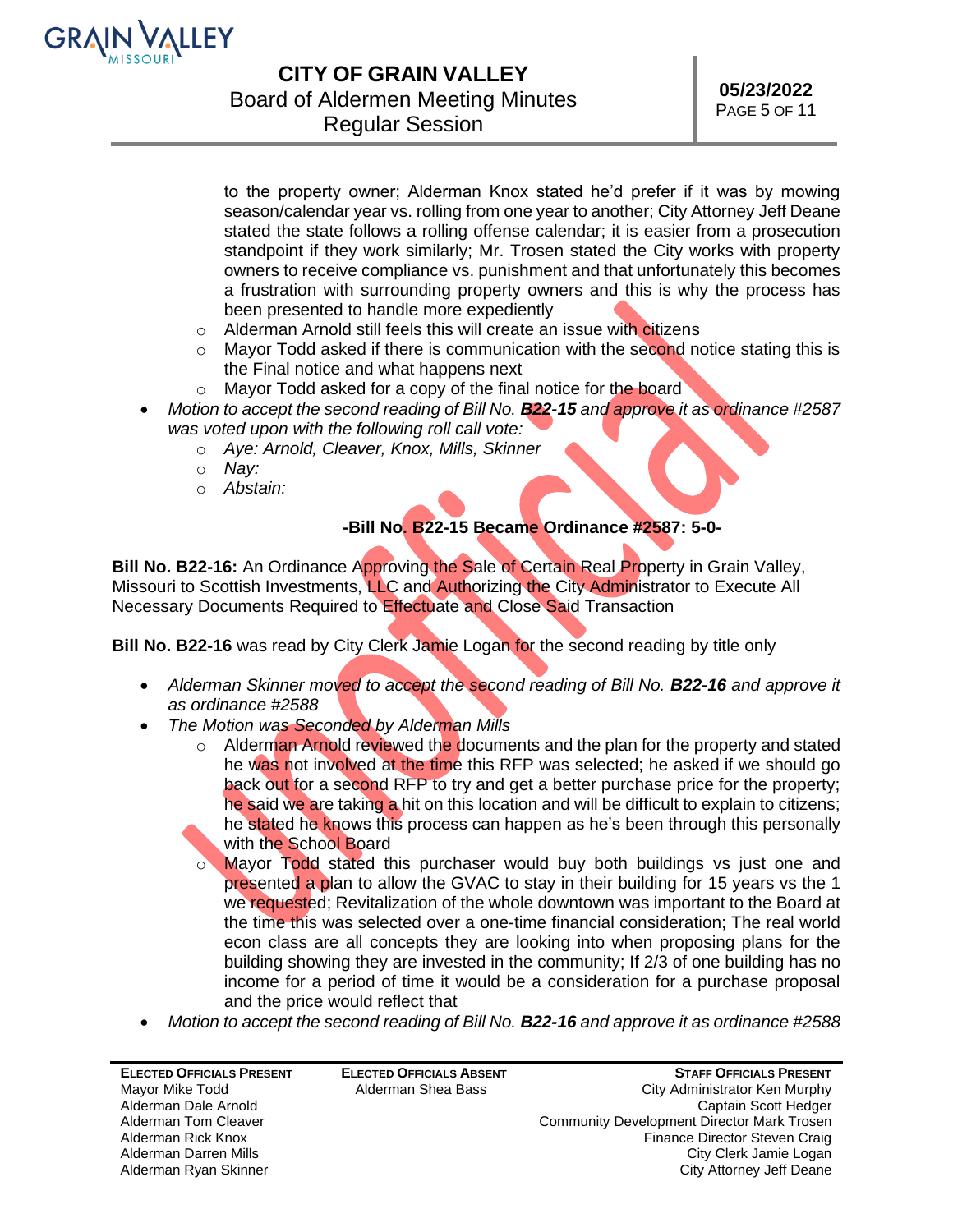

*was voted upon with the following roll call vote:*

- o *Aye: Arnold, Cleaver, Knox, Mills, Skinner*
- o *Nay:*
- o *Abstain:*

### **-Bill No. B22-16 Became Ordinance #2588: 5-0-**

**Bill No. B22-17:** An Ordinance Adopting and Enacting a New Code of Ordinances of the City of Grain Valley, Missouri, Establishing the Same; Providing for the Repeal of Certain Ordinances Not Included Therein, Except as Herein Expressly Provided; Proving for the Manner of Amending Such Code of Ordinances; Providing Penalty for the Violation Thereof; and Providing When This Ordinance Shall Become Effective

**Bill No. B22-17** was read by City Clerk Jamie Logan for the second reading by title only

- Alderman Arnold moved to accept the second reading of Bill No. **B22-17** and approve it *as ordinance #2589*
- *The Motion was Seconded by Alderman Skinner*
	- o None
- *Motion to accept the second reading of Bill No. B22-17 and approve it as ordinance #2589 was voted upon with the following roll call vote:*
	- o *Aye: Arnold, Cleaver, Knox, Mills, Skinner*
	- o *Nay:*
	- o *Abstain:* 
		- **-Bill No. B22-17 Became Ordinance #2589: 5-0-**

**Bill No. B22-18:** An Ordinance by the Board of Aldermen of the City of Grain Valley, Missouri Authorizing the City Administrator to Amend the 2022 Budget to Allocate Funding From Park Fund Reserves for the Purchase and Installation of a New Compressor for the Grain Valley Community Center

**Bill No. B22-18** was read by City Clerk Jamie Logan for the first reading by title only

- *Alderman Cleaver moved to accept the first reading of Bill No. B22-18 and bring it back for a second reading*
- *The Motion was Seconded by Alderman Mills*
	- o None
- Motion to accept the first reading of Bill No. **B22-18** and bring it back for a second reading *was voted upon with the following voice vote:*
	- o *Aye: Arnold, Cleaver, Knox, Mills, Skinner*
	- o *Nay:*
	- o *Abstain:*

**ELECTED OFFICIALS PRESENT** Mayor Mike Todd Alderman Dale Arnold Alderman Tom Cleaver Alderman Rick Knox Alderman Darren Mills Alderman Ryan Skinner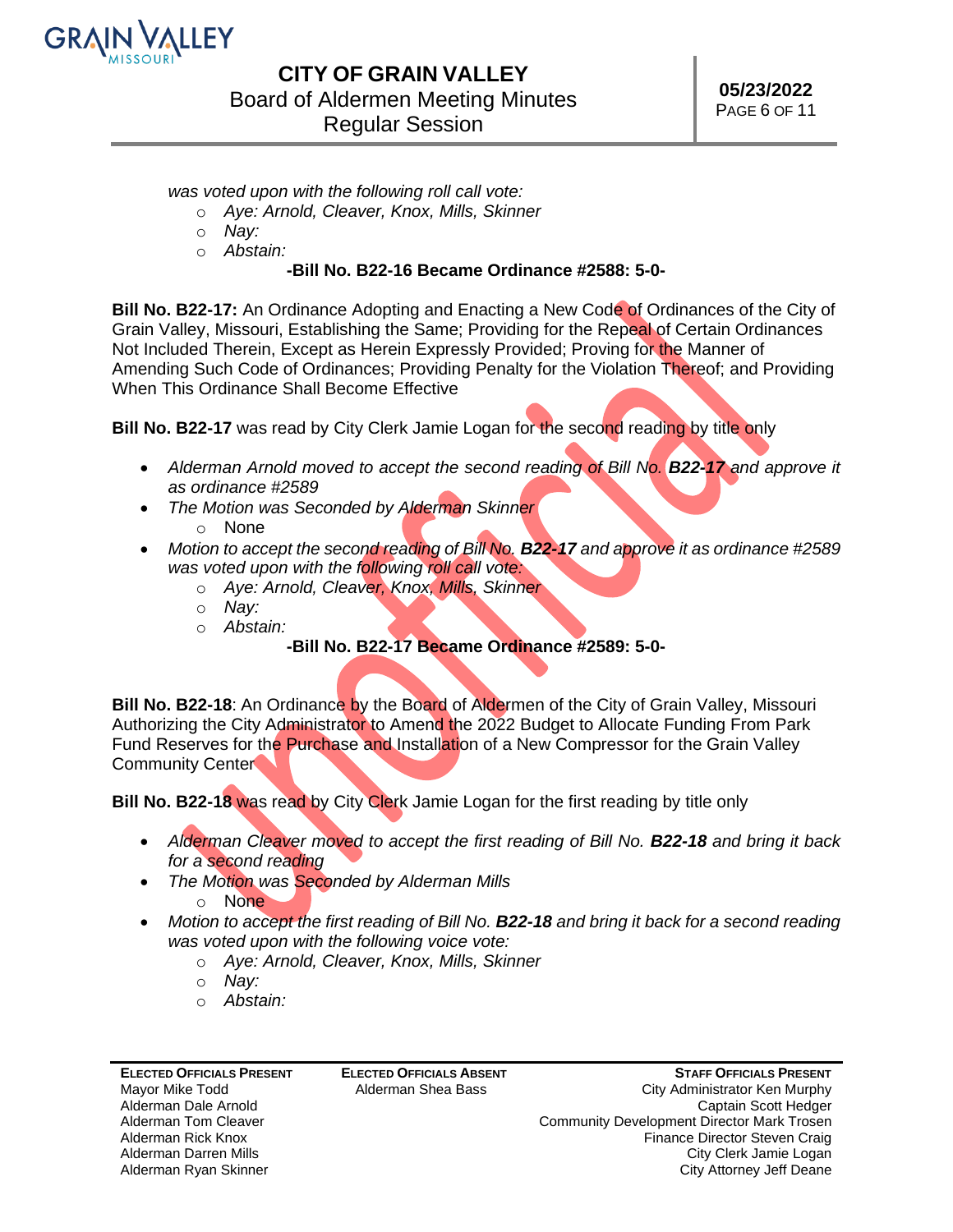

# Board of Aldermen Meeting Minutes

Regular Session

### **-Motion Approved 5-0-**

**Bill No. B22-18**: An Ordinance by the Board of Aldermen of the City of Grain Valley, Missouri Authorizing the City Administrator to Amend the 2022 Budget to Allocate Funding From Park Fund Reserves for the Purchase and Installation of a New Compressor for the Grain Valley Community Center

**Bill No. B22-18** was read by City Clerk Jamie Logan for the second reading by title only

- Alderman Cleaver moved to accept the second reading of Bill No. **B22-18** and approve it *as ordinance #2590*
- *The Motion was Seconded by Alderman Skinner*
	- o None
- *Motion to accept the second reading of Bill No. B22-18 and approve it as ordinance #2590 was voted upon with the following roll call vote:*
	- o *Aye: Arnold, Cleaver, Knox, Mills, Skinner*
	- o *Nay:*
	- o *Abstain:*

### **-Bill No. B22-18 Became Ordinance #2590: 5-0-**

**Bill No. B22-19** An Ordinance by the Board of Aldermen of the City of Grain Valley, Missouri Authorizing the City Administrator to Amend the 2022 Budget to Allocate Funding From Capital Improvement Fund Reserves for Additional Funding to the 2022 Pavement Maintenance Program

**Bill No. B22-19** was read by City Clerk Jamie Logan for the first reading by title only

- Alderman Knox *moved* to accept the first reading of Bill No. **B22-19** and bring it back for *a second reading*
- *The Motion was Seconded by Alderman Cleaver*
	- o None
- Motion to accept the first reading of Bill No. **B22-19** and bring it back for a second reading *was voted upon with the following voice vote:*
	- o *Aye: Arnold, Cleaver, Knox, Mills, Skinner*
	- o *Nay:*
	- o *Abstain:*

### **-Motion Approved 5-0-**

**Bill No. B22-19** An Ordinance by the Board of Aldermen of the City of Grain Valley, Missouri Authorizing the City Administrator to Amend the 2022 Budget to Allocate Funding From Capital Improvement Fund Reserves for Additional Funding to the 2022 Pavement Maintenance Program

**ELECTED OFFICIALS PRESENT** Mayor Mike Todd Alderman Dale Arnold Alderman Tom Cleaver Alderman Rick Knox Alderman Darren Mills Alderman Ryan Skinner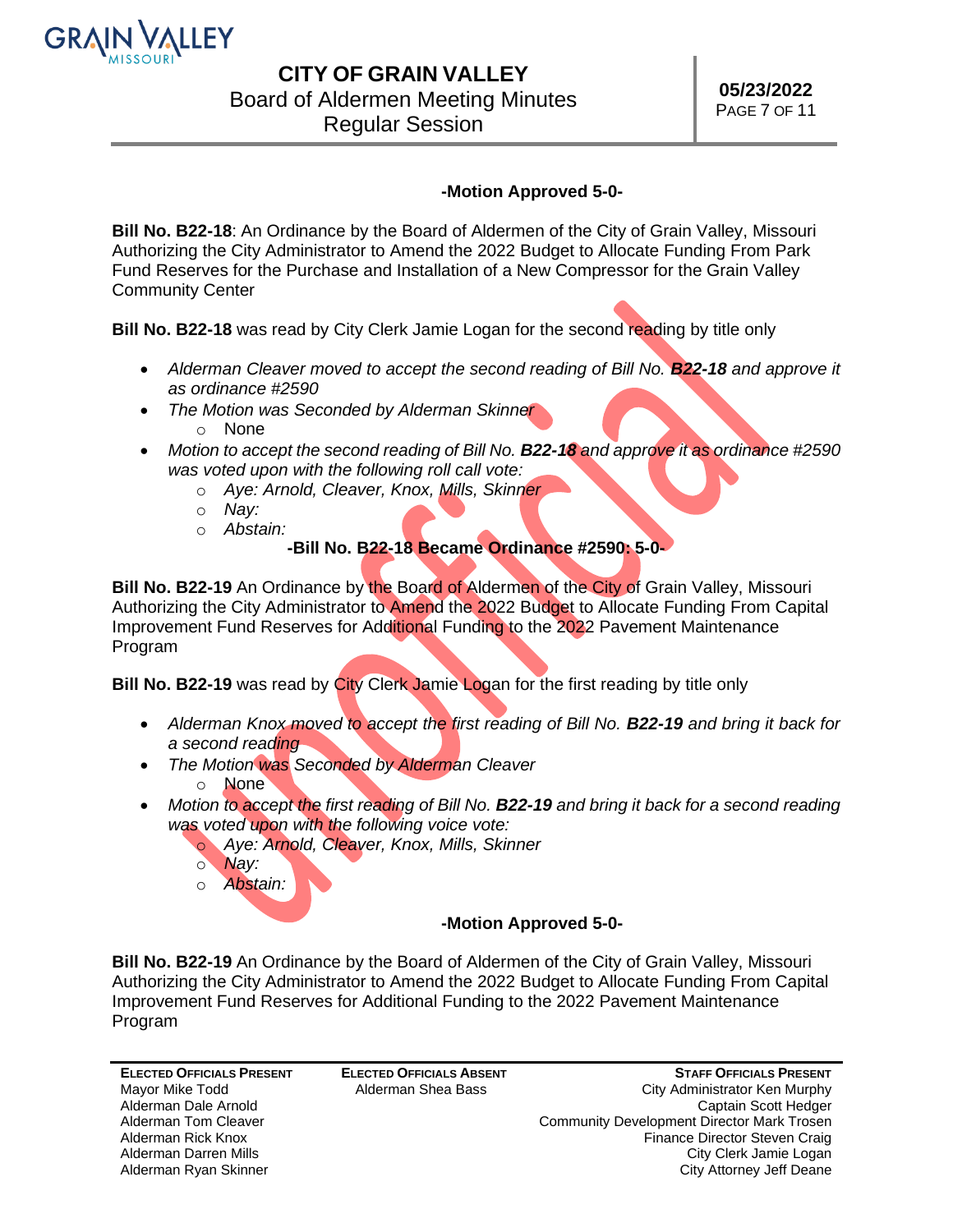

**Bill No. B22-19** was read by City Clerk Jamie Logan for the second reading by title only

- *Alderman Knox moved to accept the second reading of Bill No. B22-19 and approve it as ordinance #2591*
- *The Motion was Seconded by Alderman Arnold*
	- o None
- *Motion to accept the second reading of Bill No. B22-19 and approve it as ordinance #2591 was voted upon with the following roll call vote:*
	- o *Aye: Arnold, Cleaver, Knox, Mills, Skinner*
	- o *Nay:*
	- o *Abstain:*

### **-Bill No. B22-19 Became Ordinance #2591: 5-0-**

### **ITEM XV: City Attorney Report**

• None

### **ITEM XVI: City Administrator & Staff Reports**

- City Administrator Ken Murphy
	- o June 4<sup>th</sup> from 8-2 Citywide Clean up; Senior Citizens can schedule curbside pickup by May 30<sup>th</sup>; hoping for good weather for pool opening weekend
- Deputy City Administrator Theresa Osenbaugh
	- o absent
	- Chief James Beale
		- o absent
- **Finance Director Steven Craig** 
	- o None
- Parks & Recreation Director Shannon Davies
	- o None
- **Community Development Director Mark Trosen** 
	- o None
- **City Clerk Jamie Logan** o None

### **ITEM XVIII: BOARD OF ALDERMEN REPORTS & COMMENTS**

- Alderman Dale Arnold
	- o Congratulations to the Grain Valley High School Graduates of 2022!
- Alderman Shea Bass o Absent
- Alderman Tom Cleaver
	- o None

#### **ELECTED OFFICIALS PRESENT** Mayor Mike Todd Alderman Dale Arnold Alderman Tom Cleaver Alderman Rick Knox Alderman Darren Mills Alderman Ryan Skinner

**ELECTED OFFICIALS ABSENT** Alderman Shea Bass

**STAFF OFFICIALS PRESENT** City Administrator Ken Murphy Captain Scott Hedger Community Development Director Mark Trosen Finance Director Steven Craig City Clerk Jamie Logan City Attorney Jeff Deane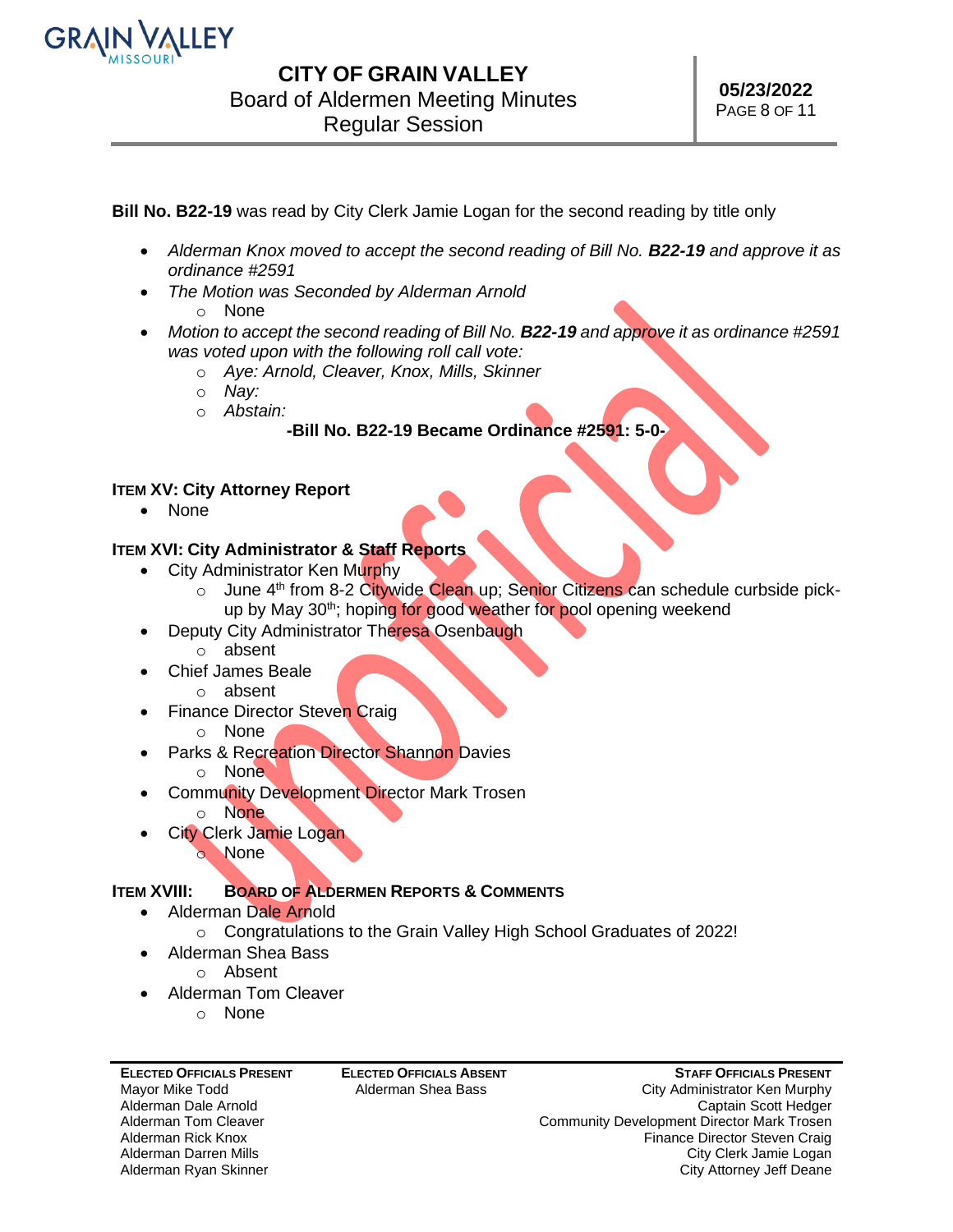

Board of Aldermen Meeting Minutes

Regular Session

- Alderman Rick Knox
	- o None
- Alderman Darren Mills
	- o None
- Alderman Ryan Skinner
	- o None

### **ITEM XVIII: Mayor Report**

- There is a Workshop May 31<sup>st</sup> at 6PM to discuss the Board's goals and needs for the city and their Wards; we will try to live stream the meeting
- June 3<sup>rd</sup> there will be the first of the three First Fridays at the downtown area which will allow for Grain Valley businesses to set up down there in addition to the food trucks; Front and Gregg Streets will be closed for the various activities
- The Workshop will also include a new business item relating to the GV Fair Beer Garden; this year all Grain Valley bars in town received notification requesting proposals to run the beer garden; MO Country was chosen by the Fair Board; they are going to donate their proceeds (over the actual costs) back; Iron Kettle also provided a proposal and they will request to participate in a mini beer garden at the pavilion during food truck Fridays
- At the workshop, a Mayor pro-tem will be appointed by the board
- Board Liaison positions for this year will be as follows:
	- o Planning and Zoning: Alderman Knox
	- o Traffic: Alderman Skinner
	- o Police advisory board: Alderman Bass
	- o School Board: Alderman Cleaver
	- o Special Event Ambassador: Alderman Mills
	- o Parks Board: Alderman Arnold

### **ITEM XIX: Executive Session**

- *Mr. Murphy stated an executive session was needed for Legal Actions, Causes of Action of Litigation Pursuant to Section 610.021(1), RSMo. 1998, as Amended, Hiring, Firing*, *Disciplining or Promoting of Employees (personnel issues), Pursuant to Section 610.021(3), RSMo. 1998, as Amended, Sealed bids and related documents, until the bids are opened; and sealed proposals and related documents to a negotiated contract until a contract is executed, or all proposals are rejected, Pursuant to Section 610.021(12), RSMo. 1998, as Amended and Individually Identifiable Personnel Records, Personnel Records, Performance Ratings or Records Pertaining to Employees or Applicants for Employment, Pursuant to Section 610.021(13), RSMo 1998, as Amended.*
- *Alderman Knox moved to close the Regular Meeting for items related to Legal Actions, Causes of Action of Litigation Pursuant to Section 610.021(1), RSMo. 1998, as Amended, Hiring, Firing*, *Disciplining or Promoting of Employees (personnel issues), Pursuant to*  Section 610.021(3), RSMo. 1998, as Amended, Sealed bids and related documents, until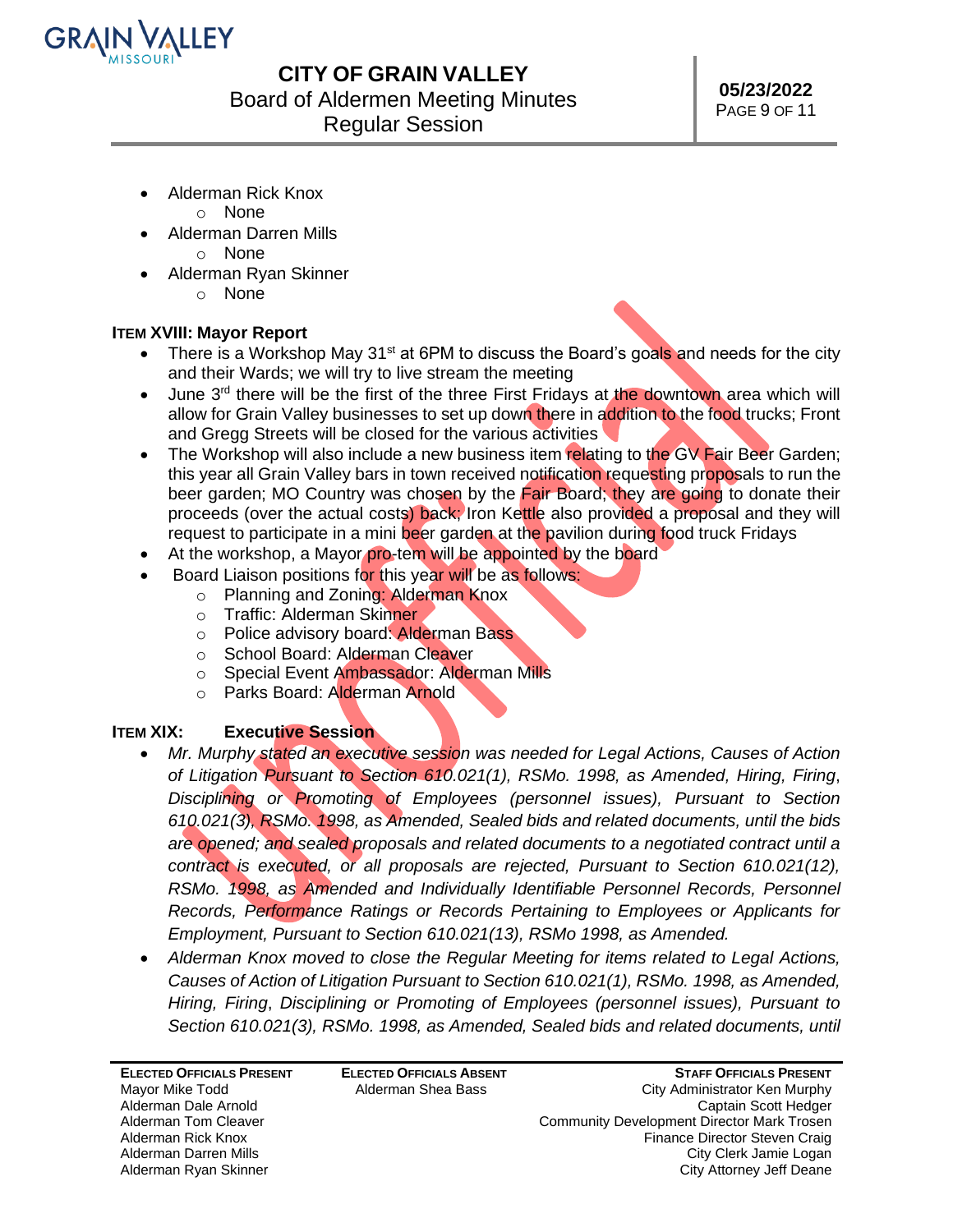

*the bids are opened; and sealed proposals and related documents to a negotiated contract until a contract is executed, or all proposals are rejected, Pursuant to Section 610.021(12), RSMo. 1998, as Amended and Individually Identifiable Personnel Records, Personnel Records, Performance Ratings or Records Pertaining to Employees or Applicants for Employment, Pursuant to Section 610.021(13), RSMo 1998, as Amended.*

- *The motion was seconded by Alderman Mills*
- o No Discussion
- *The motion was voted on with the following roll call vote:*
	- o *Aye: Arnold, Cleaver, Knox, Mills, Skinner*
	- o *Nay: None*
	- o *Abstain: None*

### *-***Motion Carried:5-0-**

### **- The regular meeting closed at 7:42 PM-**

- *Alderman Knox moved to open the Regular Meeting*
- *The motion was seconded by Alderman Arnold*
	- o No Discussion
- *The motion was voted on with the following roll call vote:*
	- o *Aye: Arnold, Cleaver, Knox, Mills, Skinner*
		- o *Nay: None*
		- o *Abstain: None*

### *-* **Motion Carried: 5-0-**

#### **- The regular meeting opened at 8:10 PM-**

#### **ITEM XX: Adjournment**

• The meeting adjourned at 8:10 P.M.

Minutes submitted by:

 $\qquad \qquad \qquad \qquad \qquad$ Jamie Logan City Clerk

\_\_\_\_\_\_\_\_\_\_\_\_\_\_\_\_\_\_\_\_\_\_\_\_\_\_\_\_ **Date** 

**Date** 

Minutes approved by:

\_\_\_\_\_\_\_\_\_\_\_\_\_\_\_\_\_\_\_\_\_\_\_\_\_\_\_\_\_\_ Mike Todd Mayor

**ELECTED OFFICIALS PRESENT** Mayor Mike Todd Alderman Dale Arnold Alderman Tom Cleaver Alderman Rick Knox Alderman Darren Mills Alderman Ryan Skinner

**ELECTED OFFICIALS ABSENT** Alderman Shea Bass

**STAFF OFFICIALS PRESENT** City Administrator Ken Murphy Captain Scott Hedger Community Development Director Mark Trosen Finance Director Steven Craig City Clerk Jamie Logan City Attorney Jeff Deane

\_\_\_\_\_\_\_\_\_\_\_\_\_\_\_\_\_\_\_\_\_\_\_\_\_\_\_\_